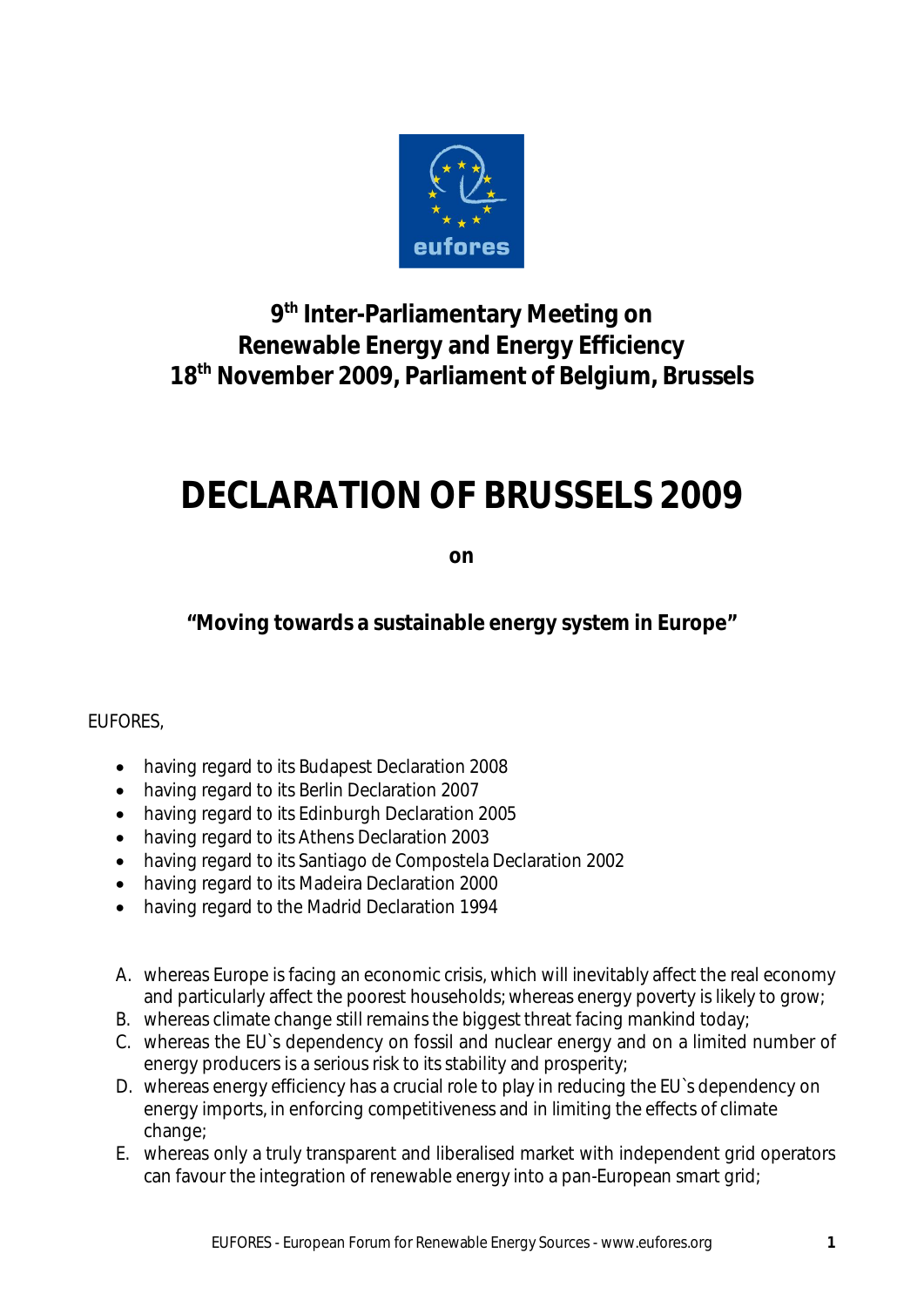#### **General remarks**

- 1. Considers it as crucial that particularly in these times of an economic crisis energy efficiency measures and renewable energy be supported; is convinced that investing in improved energy efficiency and turning to energy from renewable sources will reduce Europe´s energy bill and import dependency and have positive impacts on job creation and economic growth in Europe; emphasises energy efficiency and renewable energy measures as the engines out of the current crisis;
- 2. Underlines in this regard the utmost importance of a successful post-Kyoto protocol to be agreed in Copenhagen;
- 3. Stresses that a growing number of EU citizens are unable to afford their energy bills and that vulnerable customers, including the elderly, disabled and low income families, are those most affected; fears that, as a consequence of the economic crisis, energy poverty is likely to grow in Europe;
- 4. Underlines that energy efficiency reduces the overall demand for energy and that therefore renewable energy and energy efficiency always have to be considered jointly;
- 5. Believes that a clear shift of Europe's energy supply from an energy wasting fossil fuelsbased economy to an energy efficient renewable energy-based economy is vital to secure Europe's energy supply;
- 6. Underlines that energy prices for conventional fuels still do not reflect the ecological truth; therefore calls for a transparent and fair pricing of all energy and other natural resources by internalising external – in particular social and ecological - costs gradually and over time;
- 7. Urges for proper and immediate implementation of existing legislation on energy efficiency and renewable energy; underlines that ambitious legislation will remain meaningless without the strong commitment of national, regional and local stakeholders, coherence between those stakeholders and clear implementation on the ground;
- 8. Underlines the importance of the Covenant of Mayors and its ambition to go beyond the EU`s 20-20-20 in 2020 commitment; invites the Covenant of Mayors for an intensified exchange of views and a stronger collaboration with us, the Members of Parliaments;
- 9. Calls for the inclusion of common renewable energy and energy efficiency targets in combination with principal environmental, water and human security aims into the "Barcelona Process: Union for the Mediterranean"; emphasizes that this could enhance cooperation in the areas of renewable energy and human security in the Mediterranean region;

#### **New Renewable Energy Directive**

10. Encourages EU Member States to start implementing the new Renewable Energy Directive, which sets a binding target of at least 20% RES in energy end use by 2020, including a binding target of 10% RES in transport;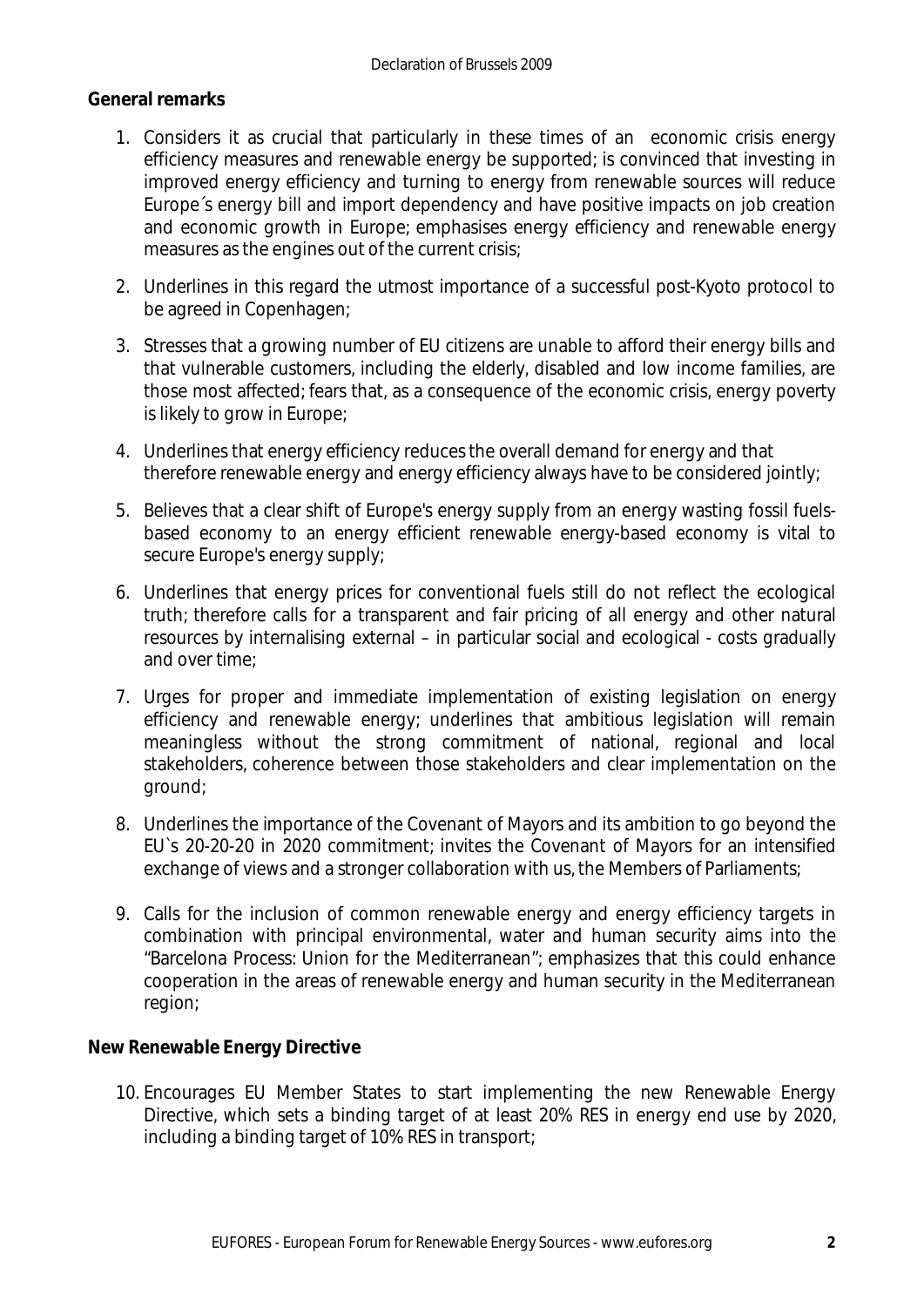- 11. Urges EU Member States specifically to deliver timely, ambitious, comprehensive and effective National Renewable Energy Action Plans (NREAPs) by June 2010 as requested by the RES Directive;
- 12. Considers it crucial that Member States deliver convincing answers to the requirements of the RES Directive in the following sectors:
	- National binding target for 2020 and its distribution on sector targets
	- Clear and ambitious trajectory of the RES share development towards 2020
	- Grid access for RES-Electricity and the facilitation of the inclusion of biogas into the grids
	- Use of RES in Buildings, with a particular focus on the public sector as a role model
	- Training and accreditation
	- Sustainability criteria for biofuels
- 13. Strongly encourages Member States to go beyond their national overall and interim targets as set out in the RES Directive;
- 14. Strongly encourages Member States to fully explore their domestic potential, to give first priority to domestic implementation of the RES Directive and only to use flexibility mechanisms as a second option; reminds the fact that renewable energy sources are in large parts indigenous sources of energy; underlines in this regard that in particular in these times of economic crisis the benefits of a domestic implementation are jobs and economic welfare; Member States shall fully exploit the large potential of job creation and economic welfare of the RES and energy efficiency system and its supply chains;
- 15. Strongly encourages the Commission and Member States to adopt binding and ambitious legislation on sustainability criteria for biomass and on the inclusion of indirect land use change in the GHG savings calculation of sustainability criteria for biofuels; reminds to take care of potential conflicts of biomass production with food and water markets;

**New European Energy Efficiency Action Plan**

- 16. Calls on the European Commission to publish its new European Energy Efficiency Action Plan (EEAP) at the very beginning of 2010;
- 17. Calls on the Member States to adopt as soon as possible a binding target for energy efficiency of 20% by 2020 to signal the key role of energy efficiency measures for security of energy supply, economic growth and environmental protection;
- 18. Calls on MS to publish their 2nd National Energy Efficiency Action Plans (NEEAPs) timely and with more ambition to implement energy efficiency effectively;
- 19. Suggests a recast of the Energy Services Directive (ESD);

**Promotion of CHP and biomass**

20. Emphasises that the modernisation and extension of central district heating systems and the gradual increase of the share of energy from renewable sources in these systems are key elements for helping European countries, and especially Central and Eastern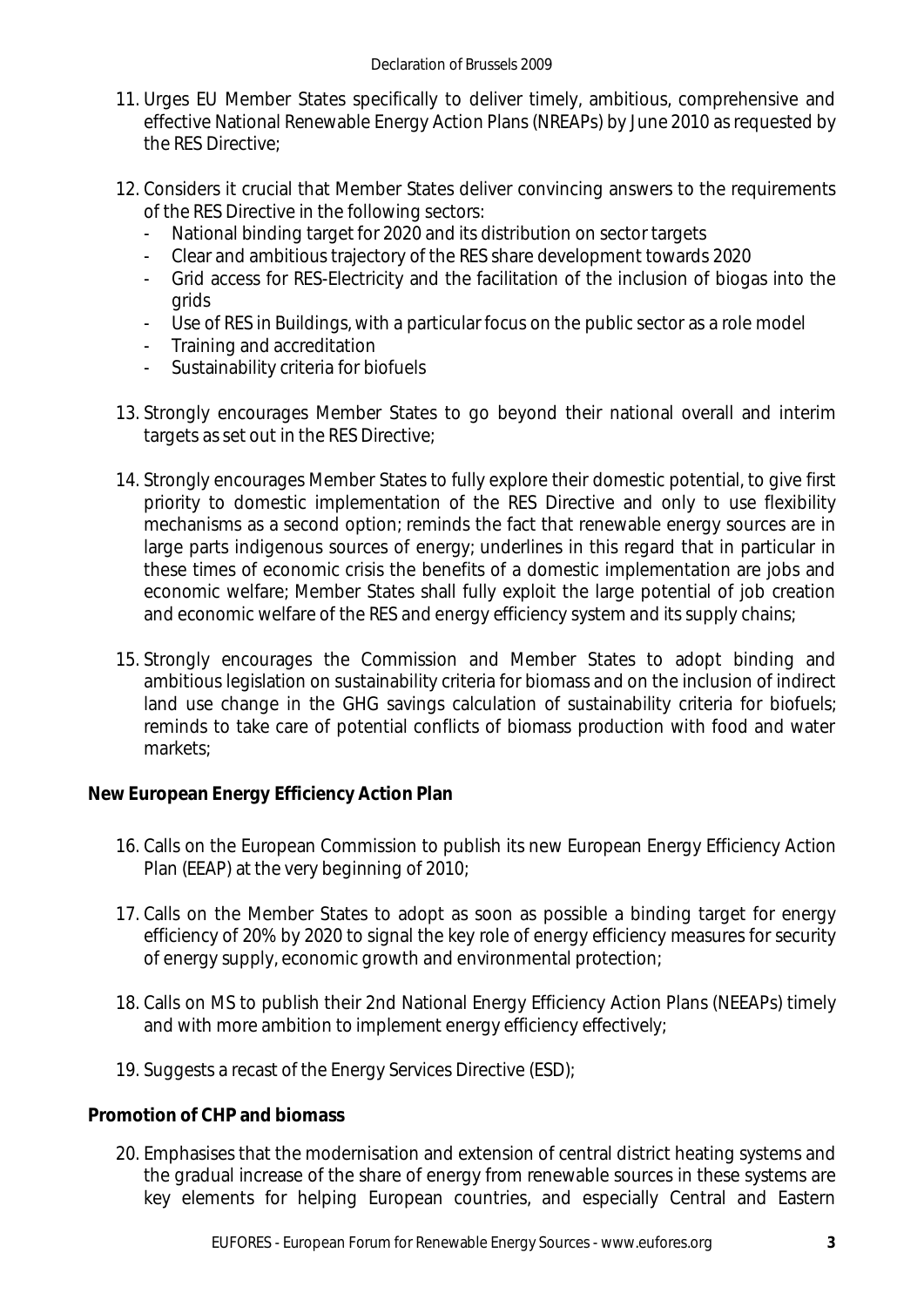European countries to meet their goals of combating energy poverty, reducing energy import dependency and cutting down greenhouse gas emissions; believes that exchange of best practice, in particular with Scandinavian countries, with regard to the phasing-in of biomass into district heating networks is of great added value; asks for the set-up of a EU budget financed centre of excellence for biomass in one of the Central and Eastern European countries; urges to give priority to local biomass production in order to assure climate effectivity and enable local job creation;

**Realising the potential of the North and Baltic Sea**

21. Underlines the enormous potential for renewable energy in the North Sea and Baltic Sea region through the combination of the huge potential of on-shore and off-shore wind in combination with the large-scale storage capacities of existing hydroelectric reservoirs; welcomes the ongoing integration of the North Sea and Baltic Sea region through new direct current cables and large-scale joint wind off-shore projects like the Danish-Swedish-German "Kriegers Flak" project; calls for a North Sea and Baltic Sea region roadmap combining the potential of offshore wind, marine and hydro power to be developed in close cooperation with all relevant stakeholders, in particular between all the EU North Sea border countries and Norway and between all Baltic Sea countries;

### **Promoting the Euro-Mediterranean region**

- 22. Believes that a European-Mediterranean Renewable Energy offensive is needed in order to facilitate and promote the necessary infrastructure and investment for capitalising on the enormous solar and wind power potential to benefit both sides of the Mediterranean; calls on governments, industry and civil society stakeholders as well as the financial community to elaborate a new partnership between the EU and its Mediterranean partners;
- 23. Urges all relevant stakeholders to adopt binding targets for renewable energy comparable in ambition to the EU target in the framework of the "Barcelona Process: Union for the Mediterranean" in order to enhance investment security and creating a mechanism for financing e.g. through the European Development Bank, or bilateral development programmes.

**Pan-European Smart Grid**

- 24. Recalls that renewable energy sources are often local and variable; therefore believes that the transition to an energy efficient and renewable energy-based economy is highly dependent on the development of a decentralised smart grid infrastructure; urges Member States and transmission and distribution system operators to guarantee the priority access, connection, transmission and distribution of electricity produced from renewable energy sources; calls for enormous and strategic investment in local grid infrastructure and massive research and development to be allocated to the development of "super grids";
- 25. Adds the importance to create an independent Pan-European Grid which shall be linked with the decentralized smart grid. Cooperation among the different levels of grid operators shall be intensified in order to develop the pan-European Smart Grid which lays the ground for the future European energy infrastructure and develops adequate answers to the needs of the future energy system;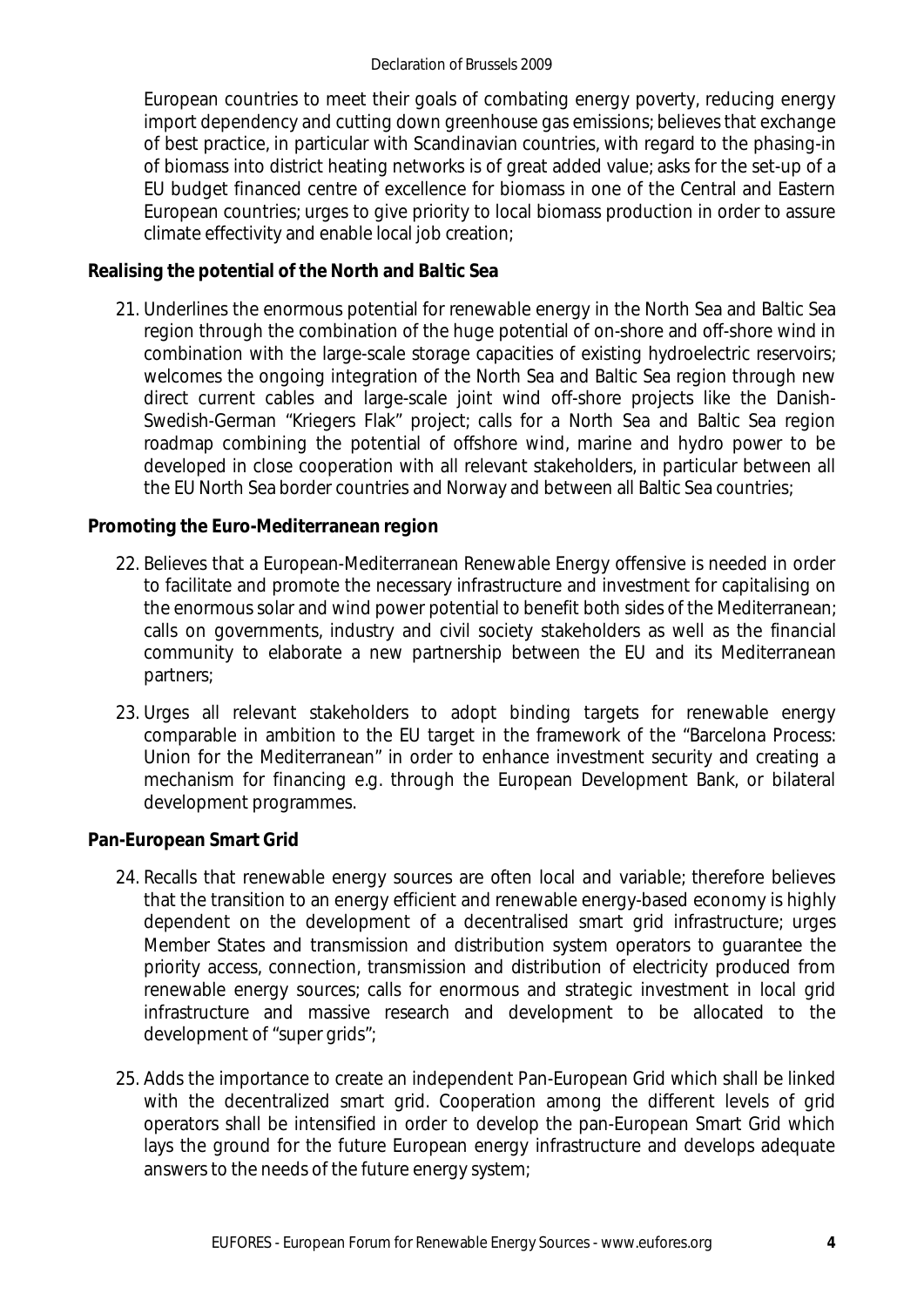**Renewable Energy Storage Capacity**

26. Underlines that the existing hydro-electric storage plants and existing demand and grid management technologies are largely sufficient to integrate large volumes of renewable energy electricity into the existing electricity system; urges, however, for better research and development financing of renewable energy storage, which is vital for both energy security and climate protection; regards the development of a range of cost-effective, flexible renewable energy storage systems as an important mean to enhance network flexibility in view of a 100% renewable energy electricity system;

**Enhancing Energy End-use Efficiency**

- 27. Regrets that many National Energy Efficiency Action Plans (NEEAP) display a disappointing lack of ambition, ignoring the immense energy efficiency potential in Europe - as an analysis of the Energy Efficiency Watch, which was initiated by Members of Parliament and is coordinated by EUFORES, has shown; underlines that in most cases the relationship between technical energy efficiency potentials, energy efficiency targets and energy efficiency improvement measures to be implemented is weak or not transparent;
- 28. Calls on Member States to implement, monitor and improve energy efficiency improvement measures listed in their respective NEEAP; urges for a "dynamisation of standards" approach - namely an optimised regular revision of standards; calls for the introduction of performance based standards and measures; takes the view that national action plans have to be turned into a real European energy efficiency strategy;

**Energy Efficient Buildings first – the New Energy Performance in Buildings Directive (EPBD)**

- 29. Underlines that improving energy efficiency in buildings is the most cost-effective measure and provides the greatest benefits for society, addressing critical issues such as security of energy supply and energy poverty; stresses that with new buildings representing on average 1% of the buildings stock, and a renovation cycle for existing buildings being not less than 25 years, there is no time to lose in implementing building regulations for both new and existing buildings;
- 30. Is convinced that the speeding up of technological progress on new buildings and increasing the renovation rates in existing building stock can be achieved by a combination of new and ambitious legislative measures, an easier access to European funding instruments and related support instruments and organisations (e.g. EIB, structural funds, KfW), coordinated tax measures and an EU coordinated training programme to develop the necessary skills; stresses that such training programmes shall focus on new concepts combining sophisticated architecture, insulation materials and decentralised renewable energy sources for heating and cooling;
- 31. Urges for a full-system approach, taking into account energy efficiency and RES measures in order to turn the energy-consuming buildings of today into highly efficiency energyproducers of tomorrow; requests the switch to a more holistic approach in the understanding of buildings, which shall not be seen as a loose collection of goods and materials, but as a complex system which shall be optimised intelligently and as much as possible;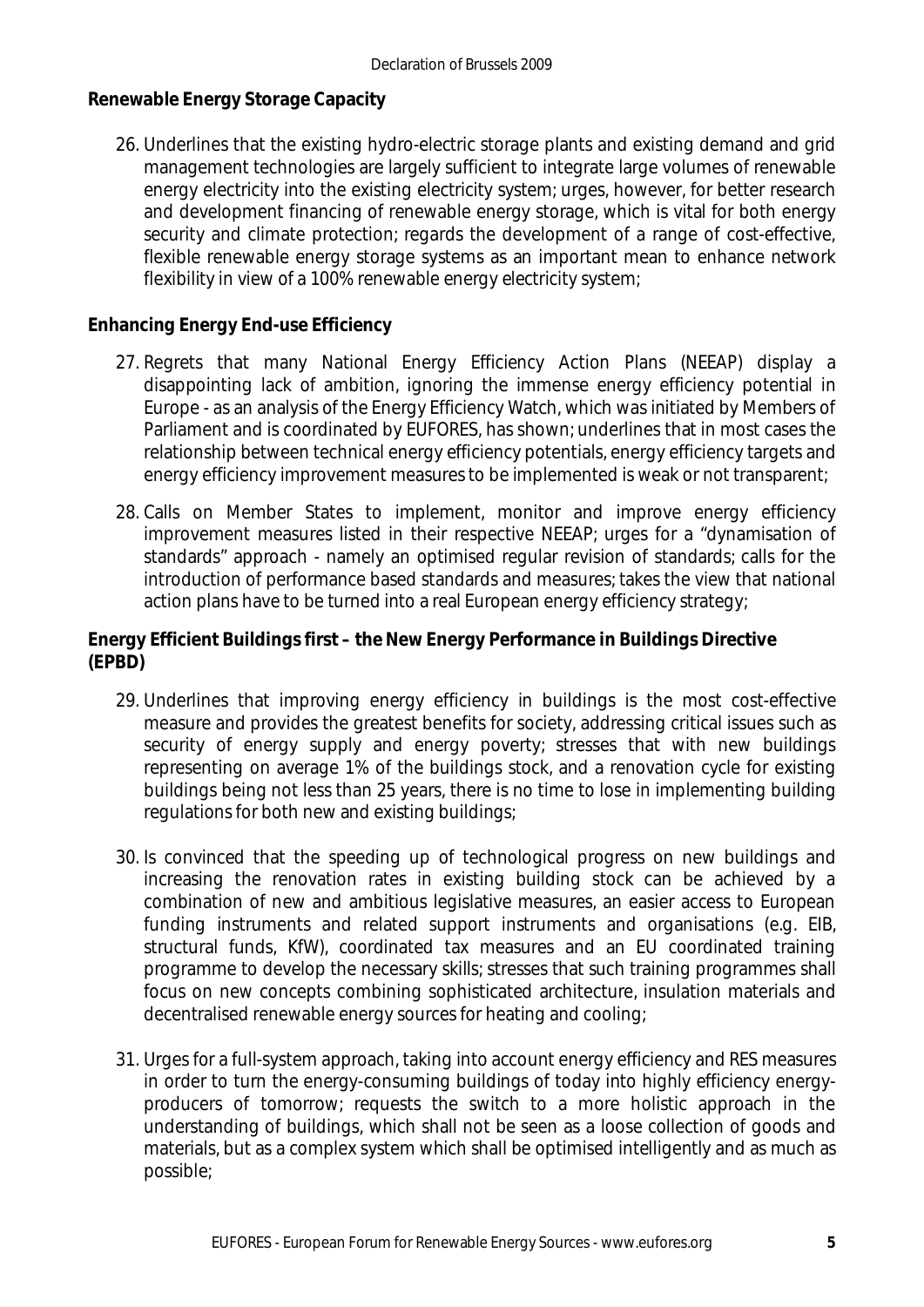32. Requests an ambitious and speedy implementation of the recast Energy Performance in Buildings Directive which could achieve 11% CO<sub>2</sub> emissions reduction by 2020; stresses the need for solutions taking care of indoor climate quality;

**Sustainable Transport Systems**

- 33. Underlines the need for a comprehensive approach towards the entire transport system, in particular in goods transport; calls therefore for a coordinated effort between European, national and local authorities; stresses the need for an energy-efficient transport policy giving preference to public transport, cycling and walking in urban areas; understands the Covenant of Mayors as an important initiative to link the EU`s climate change strategy with local climate change strategies; stresses that an enhanced possibility of cities to access structural funds and EIB loans as well as incentives for the expansion and use of public transport are key; calls for a modal shift from private road transport to public transport and other  $\mathrm{CO}_2$  friendly means of mobility;
- 34. Regrets that in the transport of goods in the EU, rail accounts for only 10%; stresses in this regard that no other sector of the European economy causes more problems in terms of oil dependency and raising greenhouse gas emissions than goods transport; calls for a modal shift from road transport to rail and waterways; urges for an enhanced approach towards an optimal linkage between rail, maritime and road transport;
- 35. Urges concerted action on efficient cars by combining ambitious legislation on CO<sub>2</sub> and cars with fiscal incentives (e.g. tax reduction for best performing cars), a harmonised EU labelling scheme for efficient cars on the clear A to G format used in appliance labelling and a common EU platform to develop cars, which are powered by renewable energy electricity or hydrogen as well as the second and third generation of sustainable biofuels in accordance to the position of the EU-Parliament; calls in this regard for a front-runner approach for cars in order to help the EU automotive industry to regain part of the competitive edge against Asian car manufacturers;

#### **Smart Products**

36. Considers the speeding up of the market transformation for appliances, office equipment, lighting and consumer electronics as vital; stresses in this regard the need to better combine legislative measures (e.g. eco-design directive), coordinated information policies (e.g. eco-labelling) and financial incentives (e.g. reduced VAT for energy-efficient products) and thereby enforce synergies between these measures; urges the establishment of a clear timetable for the withdrawal from the market of all the least energy-efficient items of equipment, appliances and other energy-related products;

**Using synergies trough ICT**

37. Emphasises the promotion of information and communication technologies (ICTs) as a key element in driving forward energy efficiency in various sectors such as transport, construction, energy and manufacturing; calls upon the Commission and the Member States to endeavour to increase awareness of the importance of ICTs for improving energy efficiency in the EU economy; urges Member States which have not yet devised a Green IT/ICT Strategy capable of contributing to a progressive reduction in the EU's greenhouse gas emissions to do so;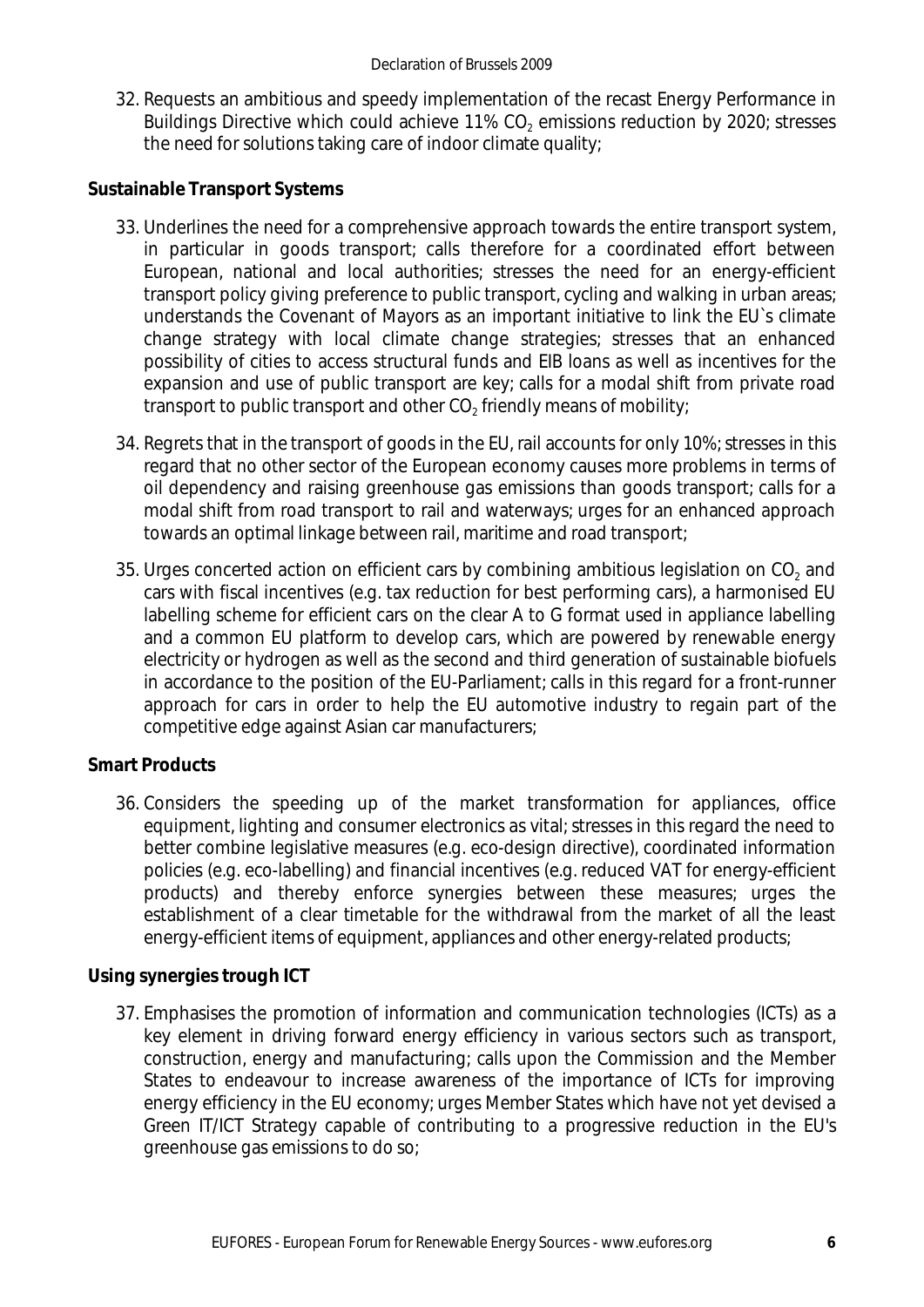#### **Broader Framework**

- 38. Calls for an independent scientific support to and assessment of the upcoming 2<sup>nd</sup> national Energy Energy Action Plans (NEEAPs); emphasises the importance of involving more regional and local actors as well as energy efficiency stakeholders in the upgrade of the National Energy Energy Action Plans; asks EUFORES to continue its work in the Energy-Efficiency-Watch Initiative in order to play a coordinating role in this regard;
- 39. Calls on Member States and the European Commission to intensify their support to the newly created International Renewable Energy Agency (IRENA); stresses the need for such an international body in order to promote the use of Renewable Energy on a global scale and to play an active role in the creation of a post-Kyoto regime with a special focus on sharing Renewable Energy and Energy Efficiency technologies with the least developed countries;
- 40. Calls on Member States to undertake all necessary steps to make the climate change negotiations of Copenhagen a success. A strong and binding common committment of the international community shall be found and pursued. Failure is not acceptable and climate change is not waiting. In case of a failure, the European Union shall nevertheless continue and intensify its commitments and activities in order to further improve its leadership in the fight against climate change.